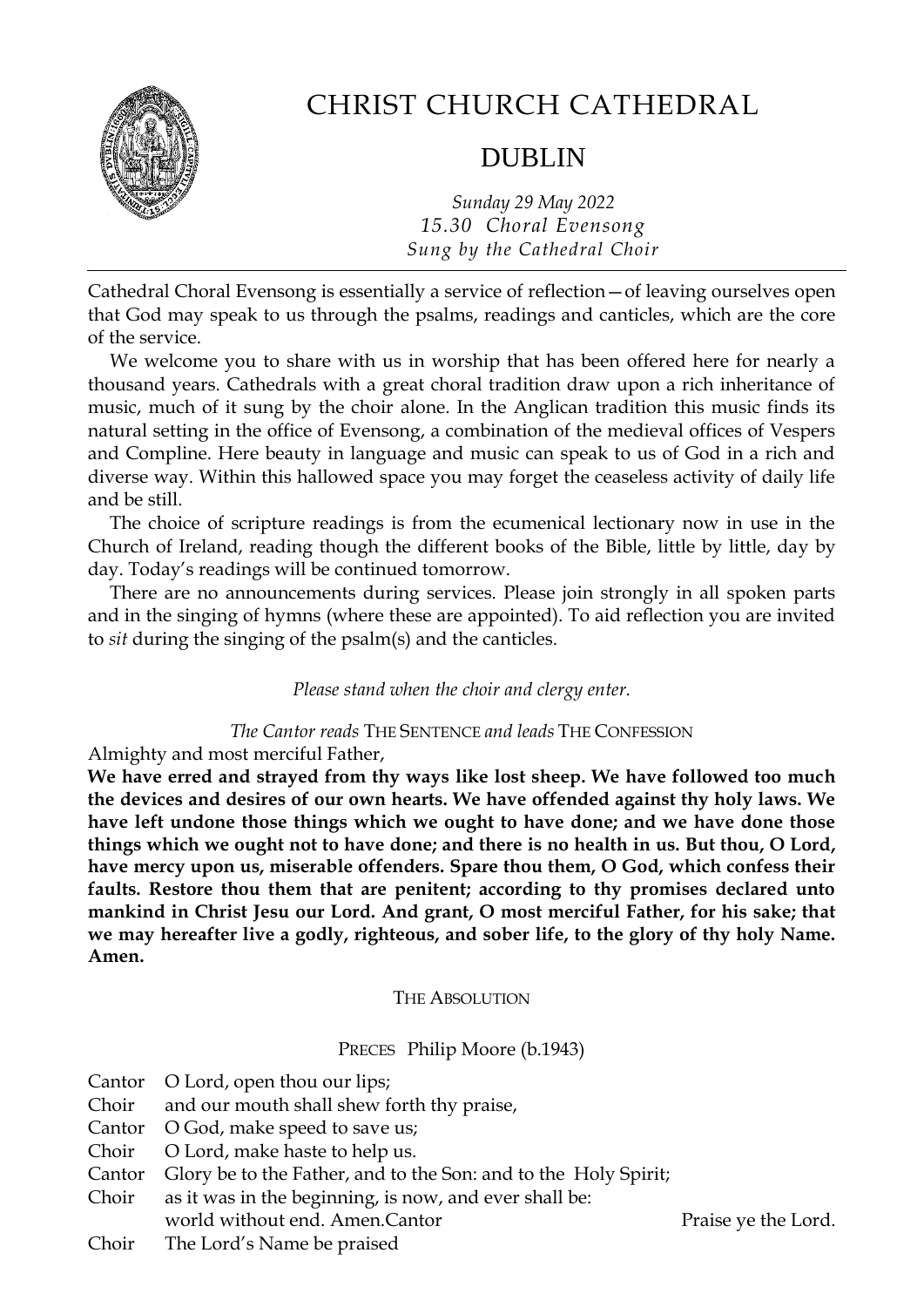My soul truly waiteth still upon God: for of him cometh my salvation. He verily is my strength and my salvation: he is my defence, so that I shall not greatly fall. How long will ye imagine mischief against every man: ye shall be slain all the sort of you; yea, as a tottering wall shall ye be, and like a broken hedge. Their device is only how to put him out whom God will exalt: their delight is in lies; they give good words with their mouth, but curse with their heart. Nevertheless, my soul, wait thou still upon God: for my hope is in him. He truly is my strength and my salvation: he is my defence, so that I shall not fall. In God is my health, and my glory: the rock of my might, and in God is my trust. O put your trust in him alway, ye people: pour out your hearts before him, for God is our hope. As for the children of men, they are but vanity: the children of men are deceitful upon the weights, they are altogether lighter than vanity itself. O trust not in wrong and robbery, give not yourselves unto vanity: if riches increase, set not your heart upon them. God spake once, and twice I have also heard the same: that power belongeth unto God; And that thou, Lord, art merciful: for thou rewardest every man according to his work. *Please stand*

Glory be to the Father, and to the Son: and to the Holy Ghost; As it was in the beginning, is now, and ever shall be: world without end. Amen. *Please sit*

THE FIRST LESSON—Isaiah 44:1-8

MAGNIFICAT CV STANFORD (1852-1924) EVENING SERVICE IN A

*The song of the Blessed Virgin Mary* 

My soul doth magnify the Lord: and my spirit hath rejoiced in God my Saviour. For he hath regarded: the lowliness of his hand-maiden. For behold, from henceforth: all generations shall call me blessed. For he that is mighty hath magnified me: and holy is his Name. And his mercy is on them that fear him: throughout all generations. He hath shewed strength with his arm: he hath scattered the proud in the imagination of their hearts. He hath put down the mighty from their seat: and hath exalted the humble and meek. He hath filled the hungry with good things: and the rich he hath sent empty away. He remembering his mercy hath holpen his servant Israel: as he promised to our forefathers, Abraham and his seed, for ever.

*Please stand*

Glory be to the Father, and to the Son: and to the Holy Ghost; As it was in the beginning, is now, and ever shall be: world without end. Amen. *Please sit*

### THE SECOND LESSON—Ephesians 4:7-16

# *The song of Simeon*

#### NUNC DIMITTIS CV STANFORD (1852-1924) EVENING SERVICE IN A

Lord, now lettest thou thy servant depart in peace: according to thy word. For mine eyes have seen: thy salvation, Which thou hast prepared: before the face of all people; To be a light to lighten the Gentiles: and to be the glory of thy people Israel.

*Please stand*

Glory be to the Father, and to the Son: and to the Holy Ghost; As it was in the beginning, is now, and ever shall be: world without end. Amen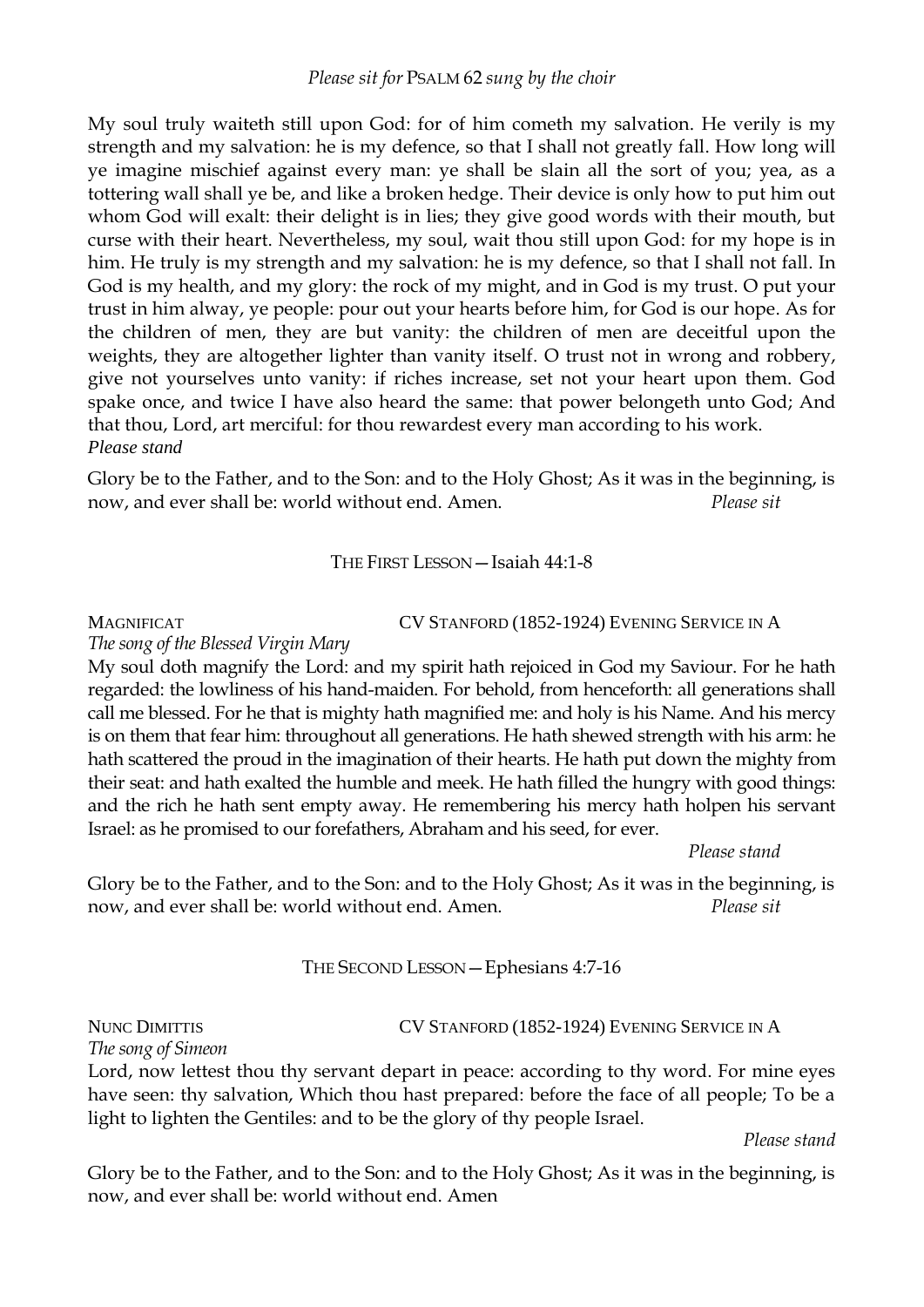#### THE APOSTLES' CREED

I believe in God, **the Father Almighty, maker of heaven and earth: And in Jesus Christ his only Son, our Lord; who was conceived by the Holy Spirit, born of the Virgin Mary, suffered under Pontius Pilate, was crucified, dead, and buried, He descended into hell. The third day he rose again from the dead. He ascended into heaven, and sitteth on the right hand of God the Father Almighty. From thence he shall come to judge the quick and the dead. I believe in the Holy Spirit, the holy catholic Church, the Communion of Saints, the forgiveness of sins, the resurrection of the body, and the life everlasting. Amen.**

RESPONSES Philip Moore (b.1943)

- Choir and with thy spirit.
- Cantor Let us pray *Please kneel or sit*

Choir Lord have mercy upon us.

- Christ have mercy upon us.
- Lord have mercy upon us.
- Our Father,

which art in heaven, Hallowed be thy Name. Thy kingdom come, Thy will be done, in earth as it is in heaven. Give us this day our daily bread. And forgive us our trespasses, As we forgive them that trespass against us. And lead us not into temptation, But deliver us from evil. Amen.

- Cantor O Lord, shew thy mercy upon us;
- Choir and grant us thy salvation.
- Cantor O Lord, guide and defend our rulers;
- Choir and mercifully hear us when we call upon thee.
- Cantor Endue thy Ministers with righteousness;
- Choir and make thy chosen people joyful.
- Cantor O Lord, save thy people;
- Choir and bless thine inheritance.
- Cantor Give peace in our time, O Lord;
- Choir because there is none other that fighteth for us, but only thou, O God.
- Cantor O God, make clean our hearts within us;
- Choir and take not thy holy Spirit from us.

#### *The Collect, of the Day*

O God the King of glory, who hast exalted thine only Son Jesus Christ with great triumph unto thy kingdom in heaven; We beseech thee, leave us not comfortless; but send to us thine Holy Spirit to comfort us, and exalt us unto the same place whither our Saviour Christ is gone before, who liveth and reigneth with thee and the Holy Spirit, one God, world without end. Amen.

#### *The Second Collect, for Peace*

O God, from whom all holy desires, all good counsels, and all just works do proceed; Give unto thy servants that peace which the world cannot give; that both, our hearts may be set to obey thy commandments, and also that, by thee, we being defended from the fear of our enemies, may pass our time in rest and quietness; through the merits of Jesus Christ our Saviour. Amen.

#### *The Third Collect, for Aid against all Perils*

Lighten our darkness, we beseech thee, O Lord; and by thy great mercy defend us from all perils and dangers of this night; for the love of thy only Son, our Saviour, Jesus Christ. Amen.